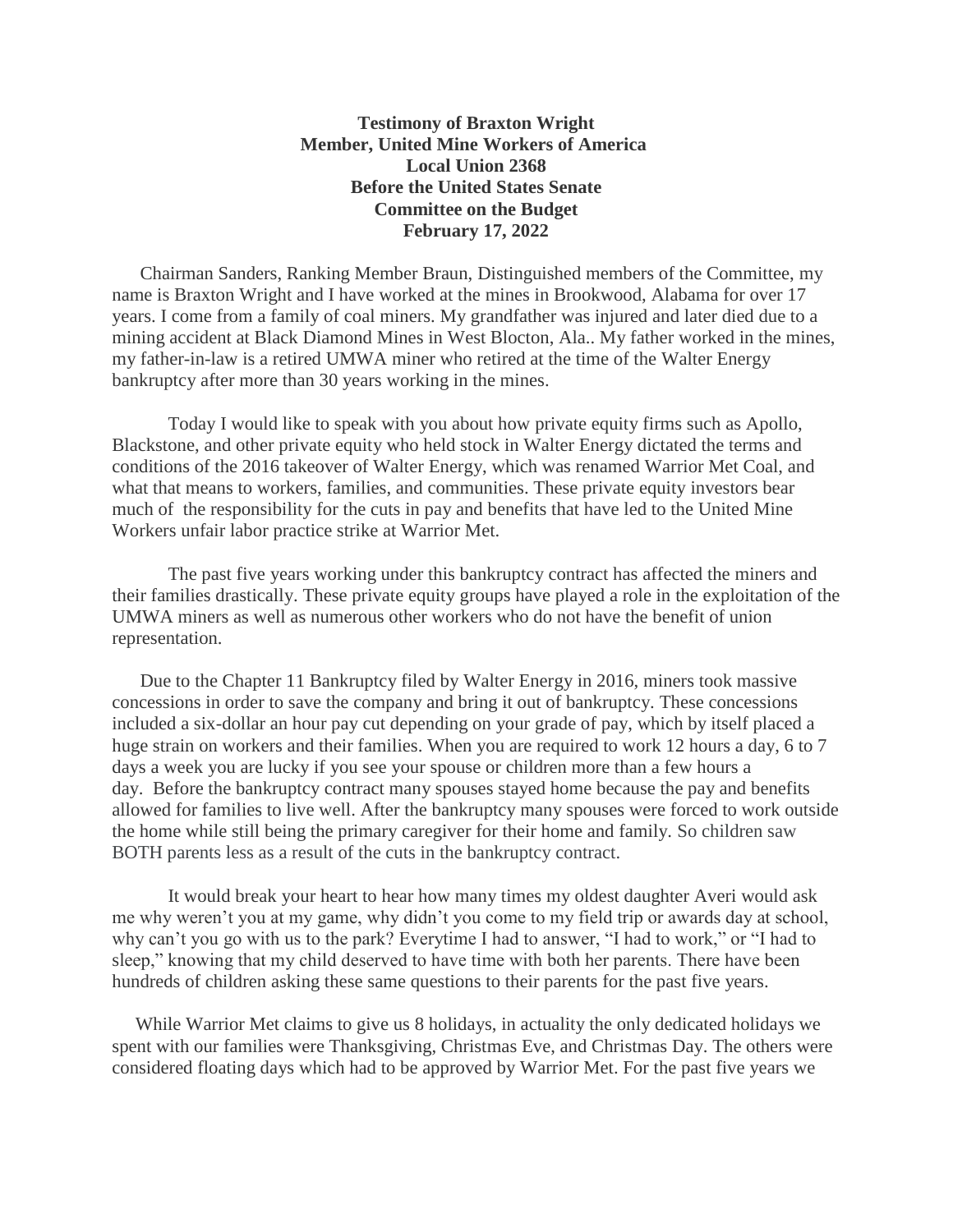have not been paid premium pay for holidays worked even though these were moments and memories taken from us and our families.

The push to increase production and profits for investors at the expense of workers was amplified more with the four-strike policy implemented with the 2016 contract. All absences, late arrivals or early outs resulted in a strike. On the fourth occurrence you would be fired. This policy was a huge source of stress and worry for families. If you arrived a few minutes late you were still required to work your shift even though a strike had been given.

If you were involved in an accident, had a medical emergency, your child was sick or hospitalized, your spouse was in labor, or hospitalized it did not matter. If you could not give 24 hours notice you would receive a strike. My brothers and sisters have been given strikes for having accidents on the way to work and being late. Our spouses learned to not call to tell us about accidents or emergencies at home until after our shift out of fear that we would receive a strike. When my own daughter was in the hospital, I was working my 12-hour overnight shift, my wife was afraid to tell me she had been admitted until my shift ended at 7 am because if I left I would receive a strike. I worked my shift in Brookwood then drove to the hospital and then drove back to the mines, back and forth for three days in order to be with my family.

 These unfair practices and conditions led the UMWA rank and file membership to strike starting on April 1st of 2021. We are still fighting for a better contract for ourselves, our families, and our communities. We are waiting for Warrior Met, whose largest shareholder is BlackRock, to come to the table and offer a fair contract to those of us whose labor has been used to make them billions. This is why I am asking that you support "The Stop Wall Street Looting Act'', which will help to reform the private equity industry. This Bill would help workers, families, and communities by forcing private investment firms like BlackRock to take responsibility for the actions of the companies they take over. Management at Warrior Met has stated, "we will starve them out" and "they aren't worth anything else." The investment firms that own Warrior Met need to be held accountable for these statements and the treatment workers have endured not only while on strike but for the past five years.

 While the company I have helped make billions of dollars for over the past decade has turned their back on the workers during our strike, the UMWA has provided strike pay and major medical insurance for our families which has allowed us to keep holding the line and continue fighting for our rights. Other unions and other workers across the country have provided solidarity and direct support. The Auxiliary, made up of the families of the mineworkers, has worked tirelessly to bring in support for us to provide food, clothing, baby items, and holiday gifts to all striking families.

All workers deserve respect in our workplace and fair compensation for our labor. We will continue to fight for our UMWA brothers and sisters and we will continue to speak out against the exploitation of workers by companies funded by private equity groups. We will continue to stand up for ourselves but also for all the workers, families, and communities suffering under the same circumstances.